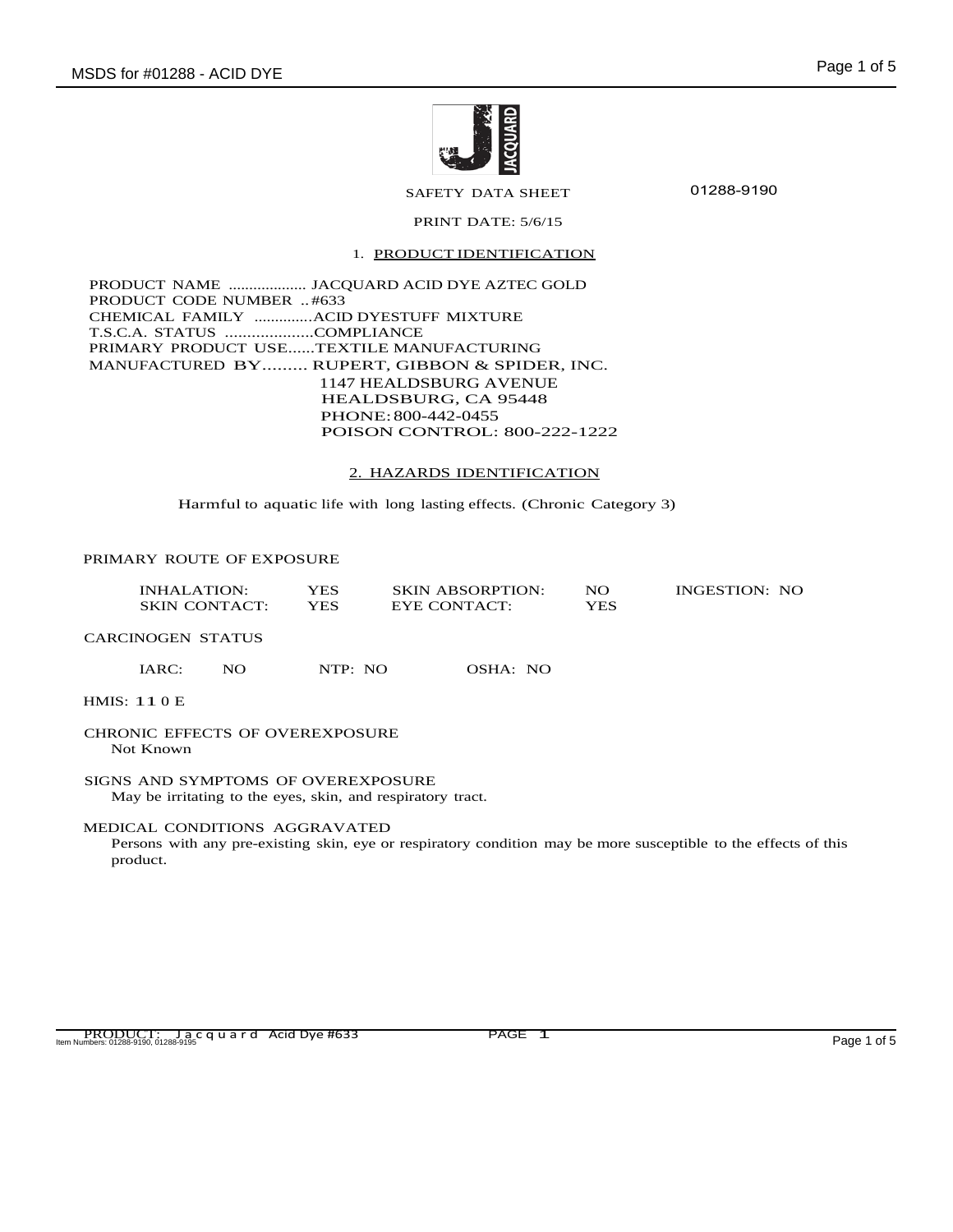

## **3. HAZARDOUS INGREDIENTS**

Acid Blue 113 ( 3351-05-1 ) Acid Orange 116 ( 68039-08-7 ) 10.7 % 22.6% Eye irritant, aquatic toxicity Aquatic toxicity

The exact ingredient percentages and composition of non-hazardous components have been withheld as a trade secret.

### **4. EMERGENCY AND FIRST AID PROCEDURES**

GENERAL INFORMATION: IMMEDIATELY REMOVE ALL CONTAMINATED CLOTHING

- EYE CONTACT ............. Immediately flush eyes with flowing water for at least 15 minutes, holding eyelids apart to irrigate thoroughly. Get medical attention.
- SKIN CONTACT ........... Wash skin thoroughly with soap and water. Get medical attention if irritation develops.
- INGESTION ................... Dilute with water. Get medical attention. Never give fluids or induce vomiting if patient is unconscious or has convulsions.
- INHALATION ................ Remove to fresh air. If breathing is difficult give oxygen; if not breathing give artificial respiration. Get medical attention.

## **5. FIRE AND EXPLOSION DATA**

FLASH POINT ...................................Not Applicable EXTINGUISHING MEDIA ...............C02 Dry Chemical Foam Water Fog SPECIAL FIRE FIGHTING PROCEDURES/UNUSUAL FIRE OR EXPLOSION HAZARDS: As in any fire, wear self-contained breathing apparatus and full protective equipment. ADDITIONAL INFORMATION........Avoid dusting conditions. May form explosive dust mixtures with air.

### **6. SPILL OR LEAK PROCEDURES**

IN CASE MATERIAL IS RELEASED/SPILLED:

Wear appropriate safety equipment. Contain and clean up spill immediately. Prevent from entering floor drains. Contain liquids using absorbants. Sweep powders carefully minimizing dusting. Shovel all spill materials into disposal drums and follow disposal instructions.

### **7. SPECIAL PRECAUTIONS AND STORAGE DATA**

SAFE HANDLING: In accord with good industrial practice, handle with care and avoid personal contact.

PRODUCT: Jacquard Acid Dye #633 PAGE 2 Item Numbers: 01288-9190, 01288-9195 Page 2 of 5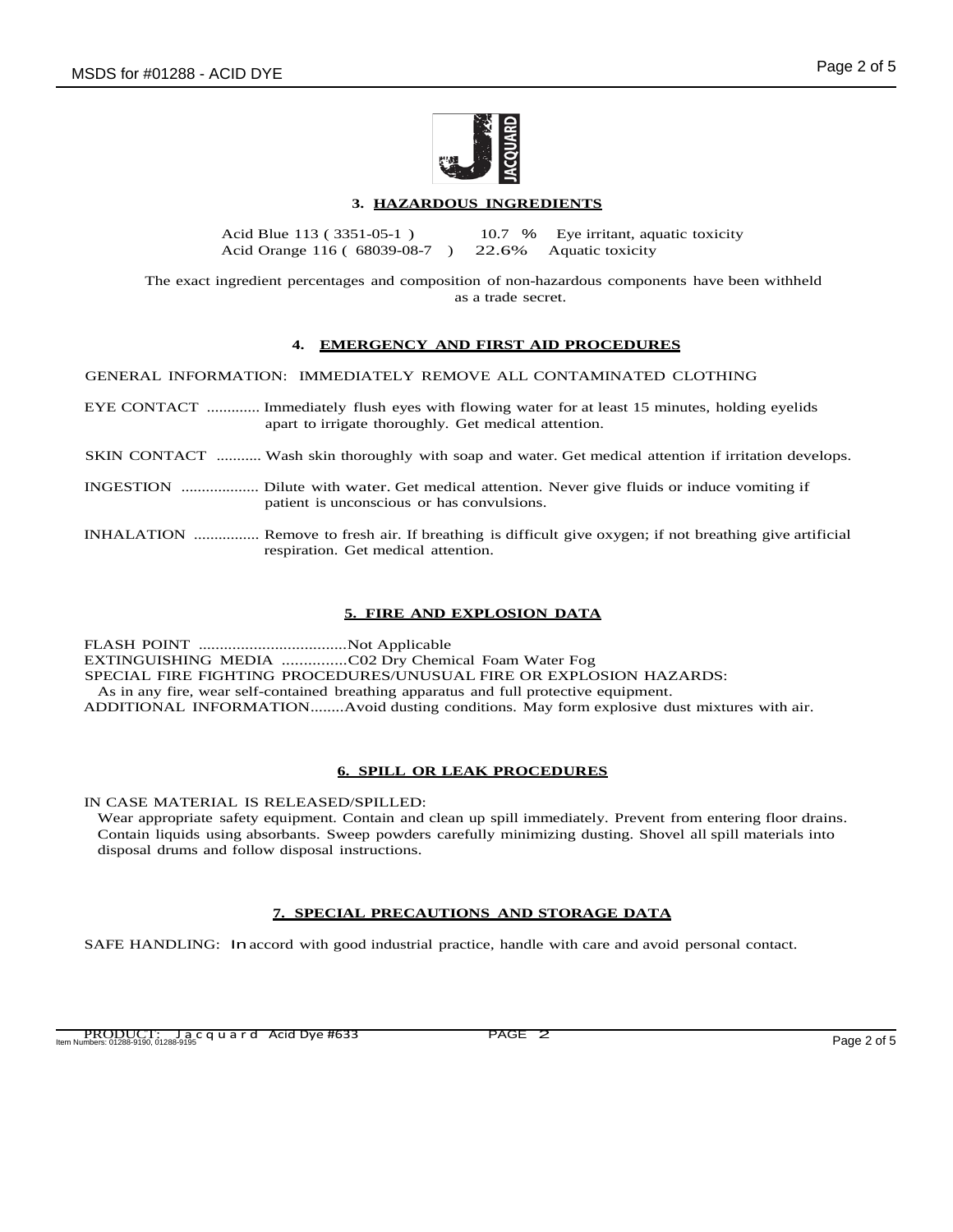

### **8. EMPLOYEE PROTECTION RECOMMENDATIONS**

GENERAL PROTECTIVE MEASURES:

Do not breathe dust. Avoid contact with eyes and skin. Immediately remove all contaminated clothing.

EYE PROTECTION .......... Wear safety glasses with side shields or safety goggles.

SKIN PROTECTION ........ Wear chemical resistant rubber gloves and long sleeved clothing. RESPIRATORY PROTECTION ............Inhalation of dust and aerosols must be absolutely prevented by the use of a NIOSH approved dust respirator.

VENTILATION ................. Use local ventilation.

OTHER .............................. Wear overalls, apron or other protective clothing.

### **9. PHYSICAL DATA**

| ODOR THRESHOLDNA                         |       |
|------------------------------------------|-------|
| SOLUBILITYINWATER  ND                    |       |
|                                          |       |
|                                          |       |
|                                          |       |
| MELTING POINT/FREEZING POINTNA           |       |
| PARTITION COEFFICIENT: N-OCTANOLIWATERND |       |
|                                          |       |
|                                          |       |
|                                          |       |
| EVAPORATION RATENA                       |       |
|                                          |       |
|                                          |       |
|                                          |       |
| DECOMPOSITION TEMPERATUREND              |       |
|                                          |       |
|                                          |       |
| % VOLATILE: VALUE: ND                    | UNIT: |

% COMMENT:

### **10. REACTIVITY DATA**

THERMAL DECOMPOSITION: No thermal decomposition when stored and handled correctly. HAZARDOUS REACTIONS : None expected CHEMICAL STABILITY...........................Stable INCOMPATABLE MATERIALS: None HAZARDOUS DECOMPOSITION PRODUCTS......C02, CO, SULFUR OXIDES, NITROGEN OXIDES CONDITIONS TO AVOID............Avoid dusting conditions and sparks/flame. HAZARDOUS POLYMERIZATION....Will not occur

PRODUCT: Jacquard Acid Dye #633 PAGE 3<br>Item Numbers: 01288-9190, 01288-9195 Page 3 of 5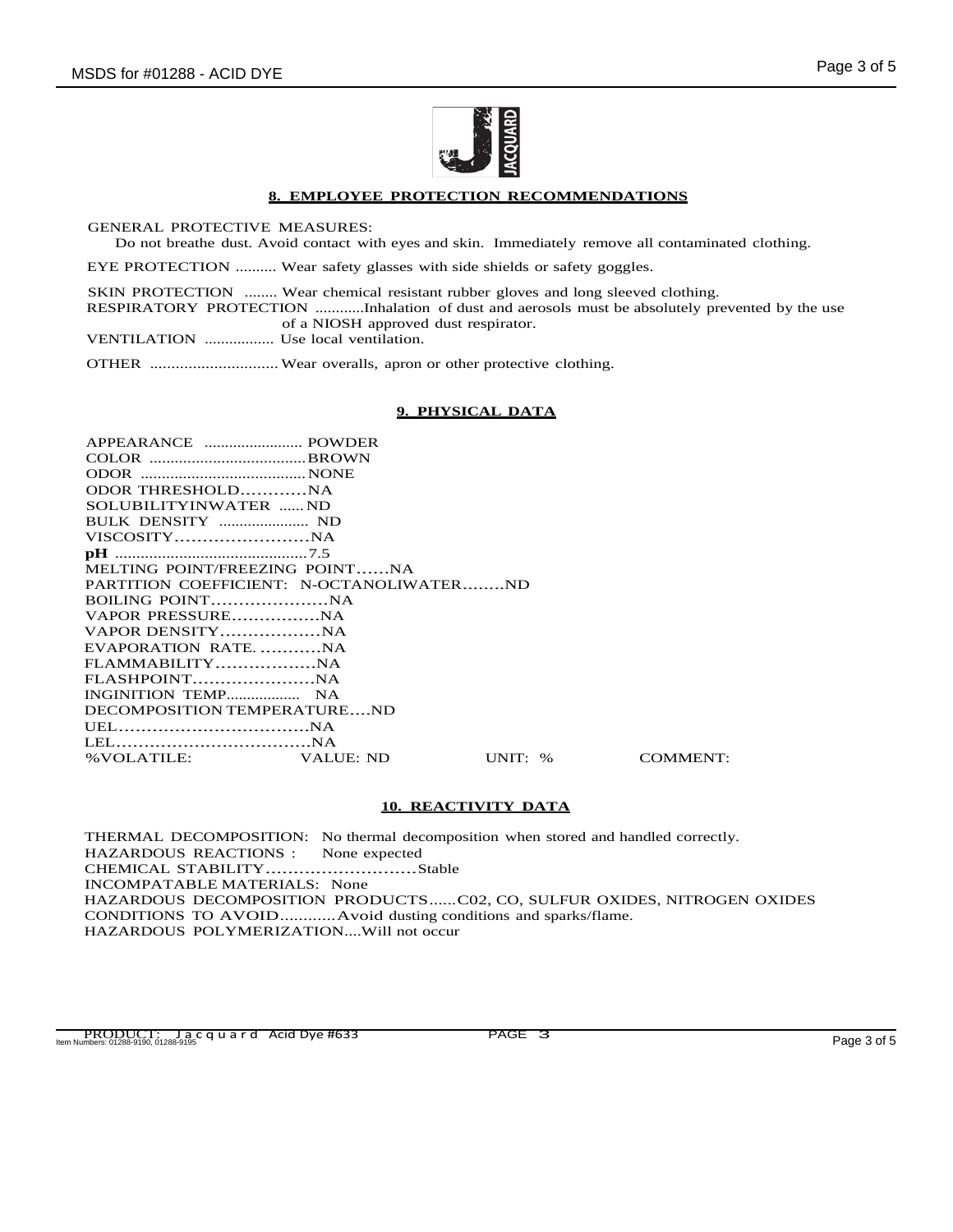

## **11. TOXICOLOGICAL DATA**

| ANIMAL TOXICITY ORAL - LD50 (INGESTION)  > 5000 mg/kg (Rat) |  |
|-------------------------------------------------------------|--|
|                                                             |  |
|                                                             |  |
|                                                             |  |
|                                                             |  |

### **12. ECOLOGICAL DATA**

BIODEGRADABILITY: 50-100%<br>BACTERIA TOXICITY EC50: ND BACTERIA TOXICITY EC50:<br>AOX CONTENT: ND AOX CONTENT:<br>COD: 1800 mg/g

#### **13. DISPOSAL CONSIDERATIONS**

PRODUCT:.........If utilization or recycling of the product is not possible, it should be disposed of in accordance with existing federal, state and local environmental regulations, e.g. by incineration in a suitable plant. UNCLEANED PACKAGING: Soiled, empty containers are to be treated in the same way as the contents.

### **14. SHIPPING DATA**

PROPER SHIPPING NAME: NON-HAZARDOUS INK MATERIAL D.O.T. HAZARD CLASSIFICATION: NOT REGULATED FRT. CLASS PACKAGE: 55

IATA: NON-REGULATED

IMDG: NON-REGULATED

### **15. REGULATORY DATA**

US REGULATIONS:

TSCA: The components of this product are listed on the TSCA Inventory

SARA 313: This product is not subject to SARA Title III Section <sup>313</sup> reporting requirements under <sup>40</sup> CFR 372.

| SARA312: | Immediate (acute) health hazard | <b>YES</b>   |
|----------|---------------------------------|--------------|
|          | Delayed (chronic) health hazard | No.          |
|          | Fire hazard                     | $N_{\Omega}$ |
|          | Sudden Release of Pressure      | No           |
|          | Reactivity                      | $N_{\Omega}$ |

PRODUCT: Jacquard Acid Dye #633 PAGE 4<br>Item Numbers: 01288-9190, 01288-9195 Page 4 of 5